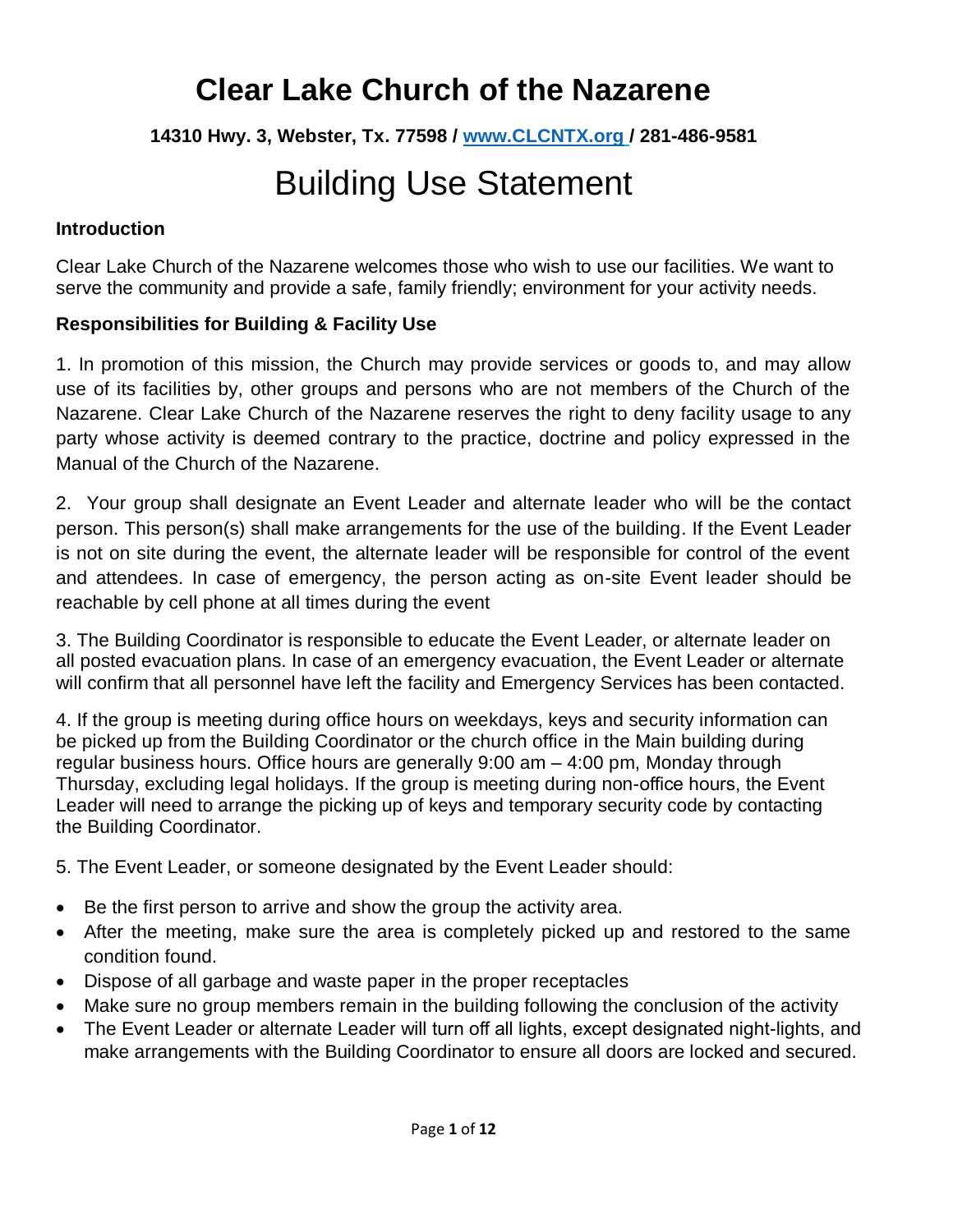6. If there is a change to the groups meeting date/time, the Event Leader will call the church office at least 24 or 48 hours prior to the event. Changes in dates or times will only be made if they do not conflict with activities at the church. No assurance can be given that a change will be granted

7. All youth activities must have adult supervision.

8. All groups are prohibited from wandering the halls, other rooms, or moving into other areas of the building not associated with the use permits.

9. If Custodial services are needed for setting up of tables/chairs this must be noted on the building use form. Fees associated with this need will be conveyed to the groups Event Leader at the time of the request of service.

10. If several groups are meeting at the same time, each group must coordinate on kitchen usage, noise level, etc.

11. It is expected that each group abide by the time allotted for their activity.

#### **Insurance**

All outside groups and organization using our facility will be responsible to provide a certification of liability insurance to the church naming Clear Lake Church of the Nazarene as covered. Additionally, all users are required to complete a Liability Release and Waiver Agreement.

#### **General Conditions for Building/Facility Use**

1. There will be no alcoholic beverages, tobacco products, and/or illegal drugs of any kind on the church property.

2. The use of abusive language and/or behavior will not be permitted.

3. There will be no signs or advertisements placed on church property without prior consent

4. Observe parking signs posted for handicapped and senior citizens. The loading and unloading of vehicles at curbs are allowed, but vehicles must be moved to a parking space when loading and unloading is completed.

5. Gambling and any other illegal activities are not allowed on church property.

6. It is recommended that any group wishing to make arrangements for on-site security personnel contact the local Police Department directly.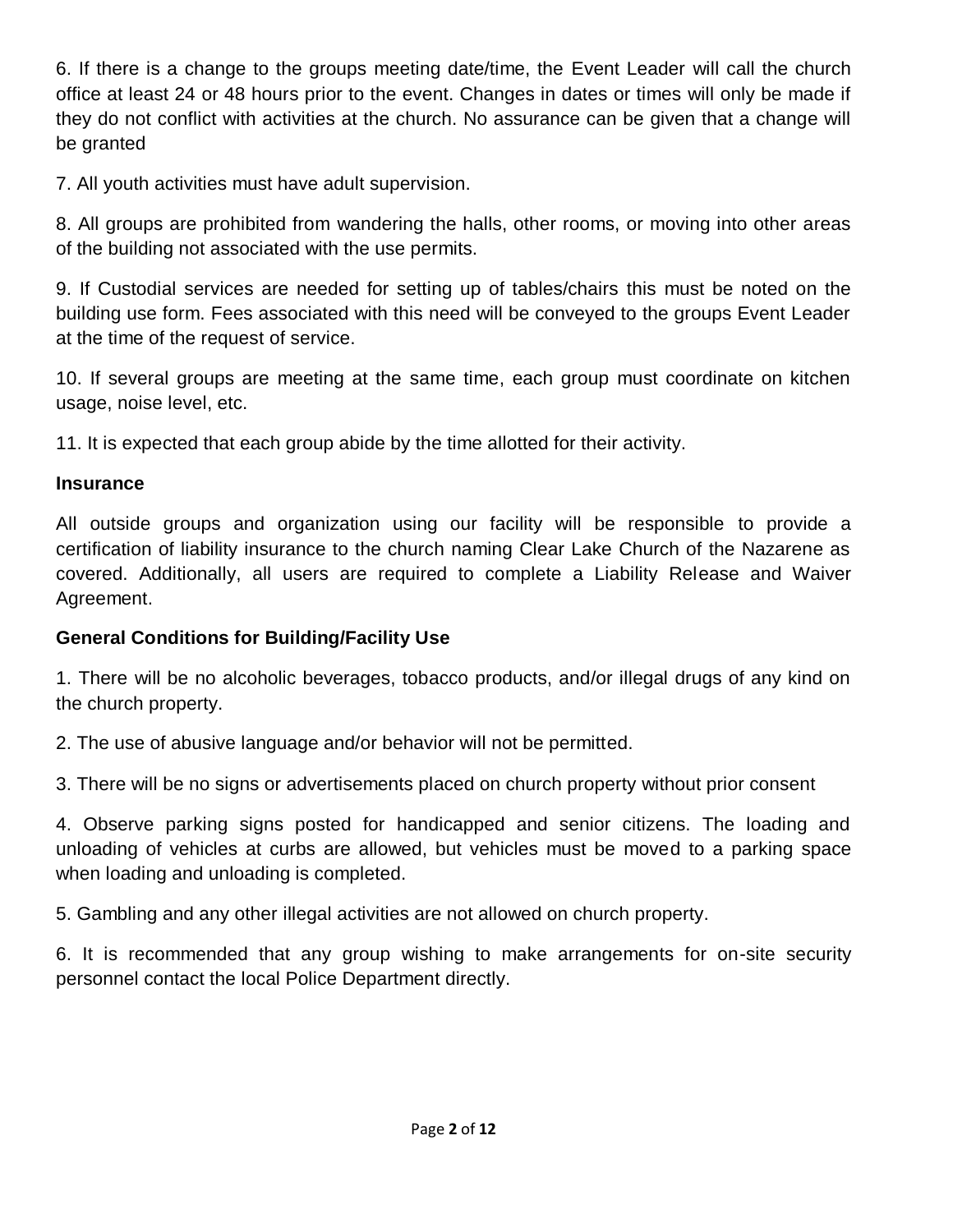#### **Damage to Facility**

It will be the responsibility of the users to assure that no damage to lighting, fixtures, walls, doors, projectors, technical equipment, plumbing, or any other furnishings anywhere on campus. The Damage Deposit collected at time of the approval of the use agreement will be used to repair damages. Any damages that are in excess of the deposit will also be the responsibility of the users.

#### **Description of Fees**

1.**Use Fees:** These fees are determined by the requested space, equipment and personnel per the fee schedule. Long term rentals fees are negotiated.

2. **Down Payments**: There is a required 20% or \$200 (whichever is higher) down payment to hold a date and space. This down payment is refundable if your request is cancelled 48 hours before the event.

3. **Damage Deposit**: There will be a 20% or \$200 (whichever is higher) damage deposit required as part of your agreement, more or less. This deposit is refundable if the facility is undamaged during your use of the facility. **Note: Costs that exceeds the damage deposit will be the responsibility of the user.** 

4. **Key Deposit:** There is a \$50 key deposit required for the first key given. This deposit is refundable upon return of the key. If your key is lost and/or needs to be replaced the key deposit is forfeited.

I acknowledge that I have read this Building Use Statement.

Signature: \_\_\_\_\_\_\_\_\_\_\_\_\_\_\_\_\_\_\_\_\_\_\_\_\_\_\_\_\_\_\_\_\_\_\_\_\_\_\_\_\_\_\_\_\_

Print Name: \_\_\_\_\_\_\_\_\_\_\_\_\_\_\_\_\_\_\_\_\_\_\_\_\_\_\_\_\_\_\_\_\_\_\_\_\_\_\_\_\_\_\_\_

Phone Number: \_\_\_\_\_\_\_\_\_\_\_\_\_\_\_\_\_\_\_\_\_\_\_\_\_\_ Date: \_\_\_\_\_\_\_\_\_\_\_\_\_\_\_\_\_\_\_\_\_\_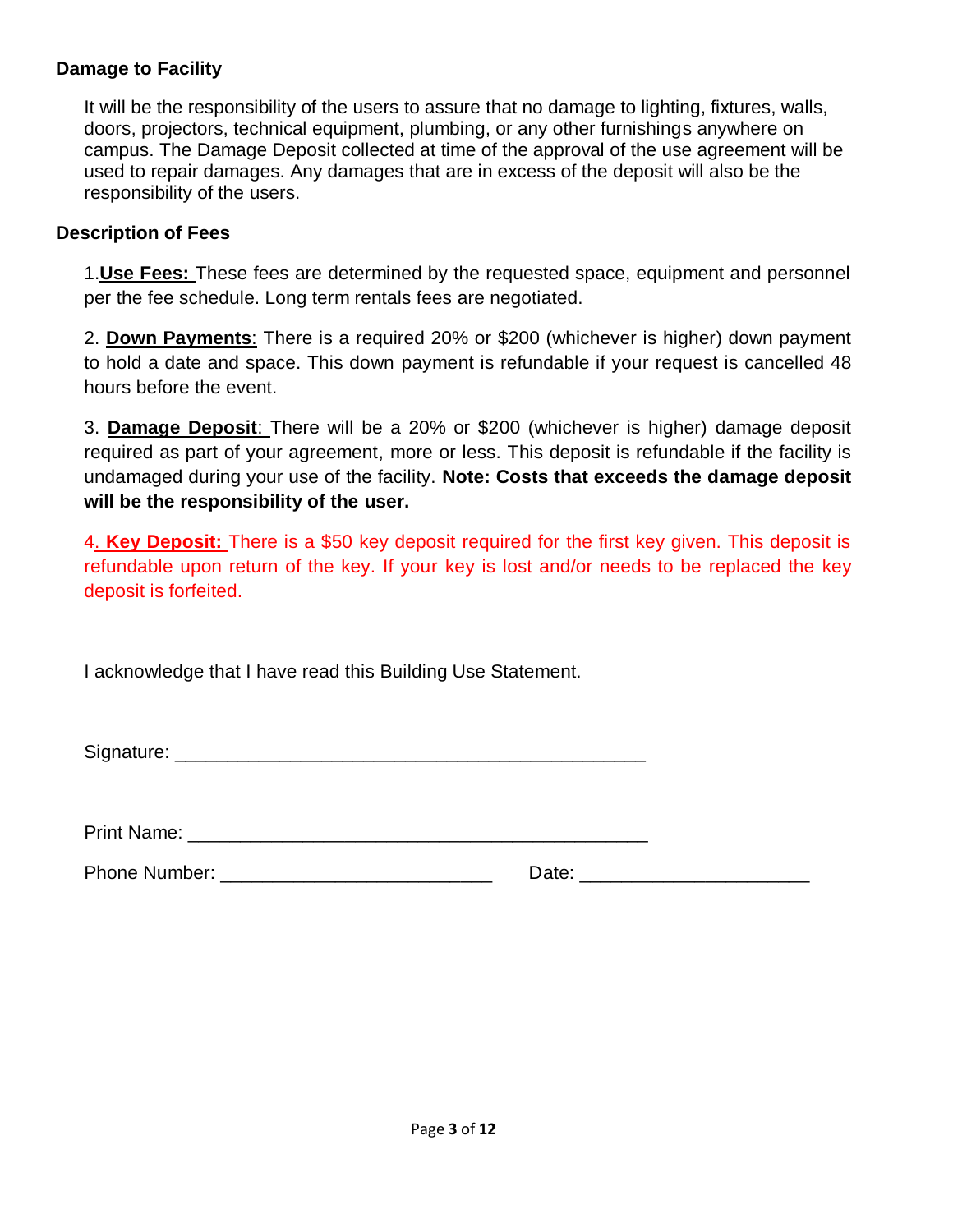## **Rental Fees**

#### **All fees are per hours unless noted**

| <b>Name</b>                 | <b>Members</b>                                           | <b>Christian Partners</b> | <b>Others</b> |  |  |  |  |
|-----------------------------|----------------------------------------------------------|---------------------------|---------------|--|--|--|--|
| <b>Sanctuary</b>            | \$0                                                      | \$20                      | \$40          |  |  |  |  |
| Sanctuary Class Room        | \$0                                                      | \$10<br>\$20              |               |  |  |  |  |
| <b>Education Building</b>   |                                                          |                           |               |  |  |  |  |
| <b>Class Rooms</b>          | \$0                                                      | \$10<br>\$20              |               |  |  |  |  |
| <b>Community Room</b>       | \$0                                                      | \$10<br>\$20              |               |  |  |  |  |
| <b>Activity Center</b>      |                                                          |                           |               |  |  |  |  |
| Gym                         | \$0                                                      | \$40                      | \$50          |  |  |  |  |
| Kitchen                     | \$0                                                      | \$30                      | \$30          |  |  |  |  |
| <b>Services</b>             |                                                          |                           |               |  |  |  |  |
| Custodial / Set Up Help     | \$20per hour 3hour                                       |                           |               |  |  |  |  |
|                             | Minimum                                                  |                           |               |  |  |  |  |
| <b>Building Coordinator</b> | \$25 per hour - 3hr                                      |                           |               |  |  |  |  |
|                             |                                                          | Minimum                   |               |  |  |  |  |
| Sound / Video               | \$25 per hour - 3hr                                      |                           |               |  |  |  |  |
| Technician                  | Minimum                                                  |                           |               |  |  |  |  |
| Pianist / Organist          | \$50 first hour - \$15 per                               |                           |               |  |  |  |  |
|                             | hour after                                               |                           |               |  |  |  |  |
| Child Care                  | \$12 hour (2hr Minimum)                                  |                           |               |  |  |  |  |
|                             | - 4 Hr. Minimum                                          |                           |               |  |  |  |  |
| Minister                    | Honorarium to be                                         |                           |               |  |  |  |  |
|                             |                                                          | determined by Minister    |               |  |  |  |  |
| <b>Wedding Fees</b>         | Wedding Cost are part                                    |                           |               |  |  |  |  |
|                             |                                                          | of the Wedding Policy     |               |  |  |  |  |
| <b>Other Fees</b>           |                                                          |                           |               |  |  |  |  |
| <b>Deposit to Rent</b>      | \$200 or 20% of fee total (more or less)                 |                           |               |  |  |  |  |
| <b>Damage Fee</b>           | \$200 or 20% of fee total (more or less)                 |                           |               |  |  |  |  |
| <b>Cancellation Fee</b>     | \$200 or 20% of fee total (more or less)                 |                           |               |  |  |  |  |
| <b>Agreement Revisions</b>  | \$30 per change after agreement approval \$0 if notified |                           |               |  |  |  |  |
|                             |                                                          | 48hrs. prior to event     |               |  |  |  |  |

#### **Classification of Users**

- 1. Formal members and regular attenders are considered Members in regards to the fee schedule.
- 2. Christian Partners are defined as other churches or Christian associations or ministries.
- 3. Others are those parties not defined above.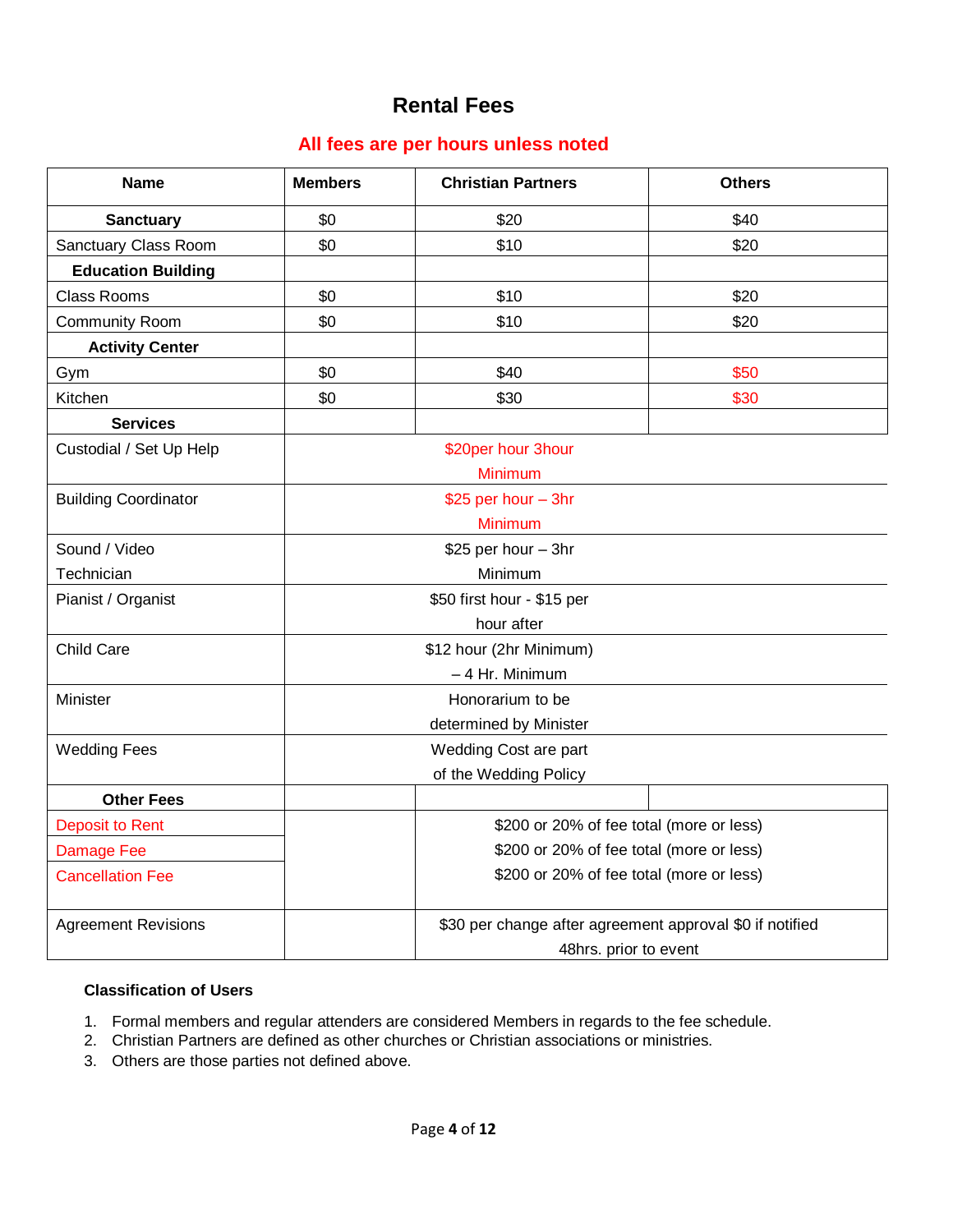**14310 Hwy. 3, Webster, Tx. 77598 / www.CLCNTX.org / 281-486-9581**

# Building Use Request

| <b>Event Leader:</b><br><u> 1989 - Johann John Stone, mars and deutscher Stone († 1989)</u>                                                                                                                                          |
|--------------------------------------------------------------------------------------------------------------------------------------------------------------------------------------------------------------------------------------|
|                                                                                                                                                                                                                                      |
| <b>Leader Email: All and All and All and All and All and All and All and All and All and All and All and All and A</b>                                                                                                               |
| Alternate Leader: Alternative Contract and Alternative Contract and Alternative Contract and Alternative Contract and Alternative Contract and Alternative Contract and Alternative Contract and Alternative Contract and Alte       |
|                                                                                                                                                                                                                                      |
| Alternate Email: <b>Alternate Service Service Service Service Service Service Service Service Service Service Service Service Service Service Service Service Service Service Service Service Service Service Service Service Se</b> |
|                                                                                                                                                                                                                                      |
|                                                                                                                                                                                                                                      |
| <b>Rental Period</b>                                                                                                                                                                                                                 |
| One-time Event                                                                                                                                                                                                                       |
|                                                                                                                                                                                                                                      |
|                                                                                                                                                                                                                                      |
| <b>Long Term Event</b>                                                                                                                                                                                                               |
| Day(s) Requested: _____________ Time(s) Requested: _____________________________<br>Date to Begin: Date to End:                                                                                                                      |
| Facility Area Requested: (Check all that apply to your event)                                                                                                                                                                        |
| Sanctuary Building                                                                                                                                                                                                                   |
| __ Sanctuary<br>Classrooms - Number Needed<br>Sound Equipment (Will require a Sound Tech)<br>Video / Projection (Will require a Video Tech)                                                                                          |
| __ Education Building                                                                                                                                                                                                                |
| ____ Adult Classroom - Number Needed ____<br>Children's Classroom - Number Needed                                                                                                                                                    |
| ___ Activity Center / Gym                                                                                                                                                                                                            |
| Kitchen                                                                                                                                                                                                                              |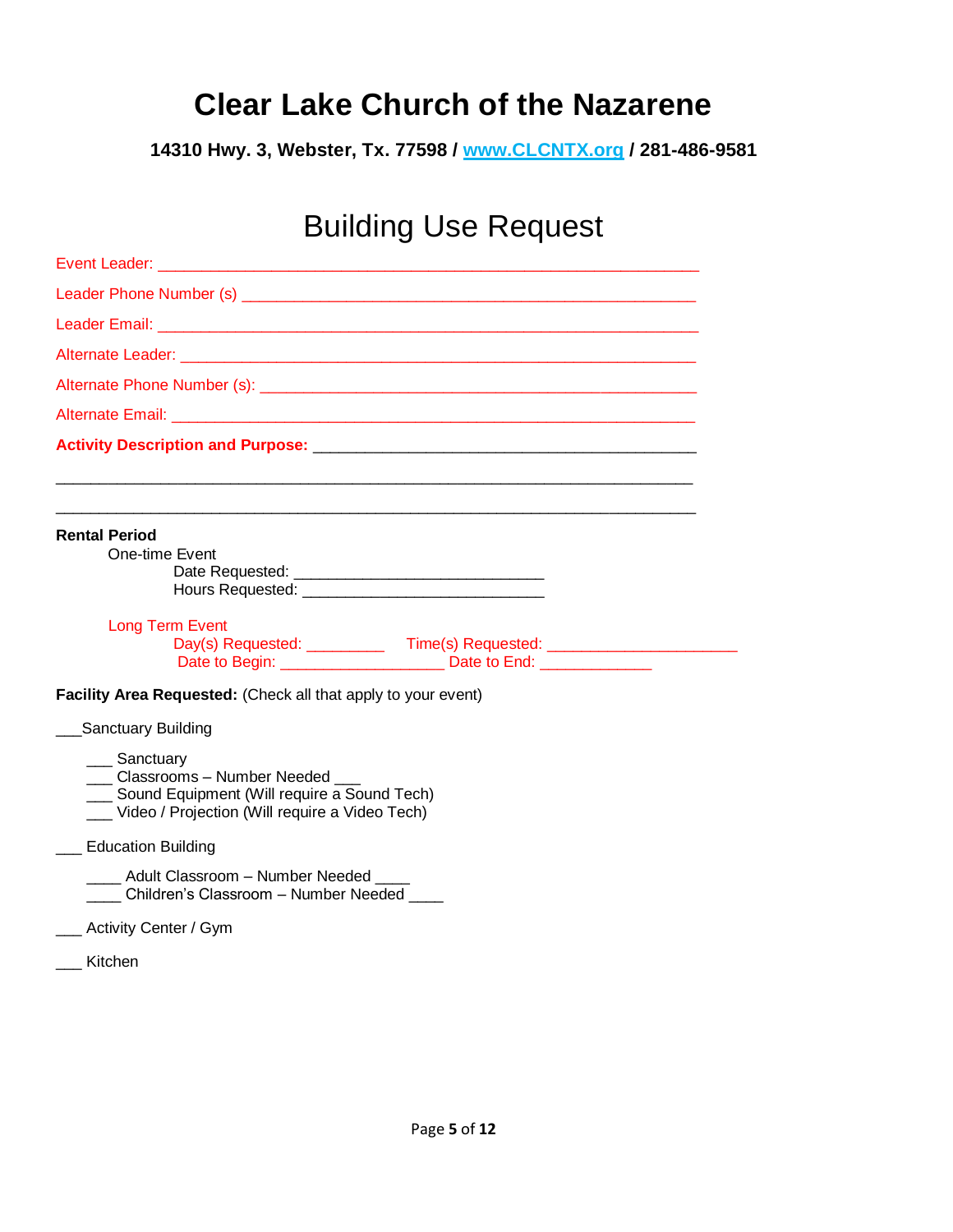**Equipment Requested** (Check all that apply to you event)

\_\_\_ Tables

- \_\_\_ Number of 60" round tables
- \_\_\_ Number of 8' rectangular tables
- \_\_\_ Number of 6" rectangular tables
- \_\_\_ Chairs Number Needed
- \_\_\_ Portable Stage (8' X 16")
- \_\_\_ Microphones w/stands Number needed
- Piano<sup>1</sup>
- \_\_\_ Organ

**Personnel Requested:** (Check all that apply to your event)

- \_\_\_\_ Pianist (\$50 for first 1 hour; \$15 per hour after)
- \_\_\_\_ Organist (\$50 for first 1 hour; \$15 per hour after)
- \_\_\_\_ Sound Tech (\$25 per hour (3hr minimum); \$15 per hour after)
- $\overline{\phantom{a}}$  Video Tech (\$25 per hour (3hr minimum); \$15 per hour after)
- \_\_\_\_ Minister (Honorarium to be discussed with the Minister)
- Set-up / Take Down (\$20 per hour (3hr minimum)
- \_\_\_\_ Gym

**Special Facility / Equipment / Personnel Needs and Notes"**

**Liability Insurance:**

 **Policy Number:** \_\_\_\_\_\_\_\_\_\_\_\_\_\_\_\_\_\_\_\_\_\_\_\_\_\_\_\_\_\_\_\_\_\_\_\_\_\_\_\_\_\_\_\_\_\_\_\_\_

**Applicant Signature:** \_\_\_\_\_\_\_\_\_\_\_\_\_\_\_\_\_\_\_\_\_\_\_\_\_\_\_\_\_\_\_\_\_\_\_\_\_\_\_\_\_\_\_\_\_\_\_\_\_\_\_\_\_ **Date:** \_\_\_\_\_\_\_\_\_\_\_\_\_\_\_\_\_\_\_\_\_\_\_\_\_\_\_\_\_\_\_\_\_\_\_\_

#### **Administrative Response**

| <b>Liability Insurance on File</b><br>Request Approved: _____ Yes _____ No<br>Approved By: Approved By: | <b>Yes</b>                                              | <b>No</b><br>Date:<br>Title: |  |  |
|---------------------------------------------------------------------------------------------------------|---------------------------------------------------------|------------------------------|--|--|
| S                                                                                                       | <b>Rental Fee</b>                                       |                              |  |  |
| S                                                                                                       | Down Payment to Hold Reservation / Date Paid:           |                              |  |  |
|                                                                                                         | Key Deposit (\$50 per key to be reimbursed upon return) |                              |  |  |
| Damage Deposit (\$200 or 20% of Rental fee: to be                                                       |                                                         |                              |  |  |
|                                                                                                         | returned if facility is undamaged)                      |                              |  |  |
|                                                                                                         | Total: (Due at least 48 hours before event)             |                              |  |  |
|                                                                                                         | <b>Balance</b>                                          |                              |  |  |

 **Date Paid: \_\_\_\_\_\_\_\_\_\_\_\_\_\_\_\_\_\_\_\_\_\_\_\_\_**

\_\_\_\_\_\_\_\_\_\_\_\_\_\_\_\_\_\_\_\_\_\_\_\_\_\_\_\_\_\_\_\_\_\_\_\_\_\_\_\_\_\_\_\_\_\_\_\_\_\_\_\_\_\_\_\_\_\_\_\_\_\_\_\_\_\_\_\_\_\_\_\_\_\_\_\_\_\_\_\_\_\_\_

**Key(s) Given To: \_\_\_\_\_\_\_\_\_\_\_\_\_\_\_\_\_\_\_\_\_\_\_\_\_\_\_\_\_\_\_\_\_\_\_**

 **By: \_\_\_\_\_\_\_\_\_\_\_\_\_\_\_\_\_\_\_\_\_\_\_\_\_\_\_\_\_\_\_\_\_ Date: \_\_\_\_\_\_\_\_\_\_\_\_**

 **Returned to: \_\_\_\_\_\_\_\_\_\_\_\_\_\_\_\_\_\_\_\_\_\_\_\_\_\_\_ Date: \_\_\_\_\_\_\_\_\_\_\_\_**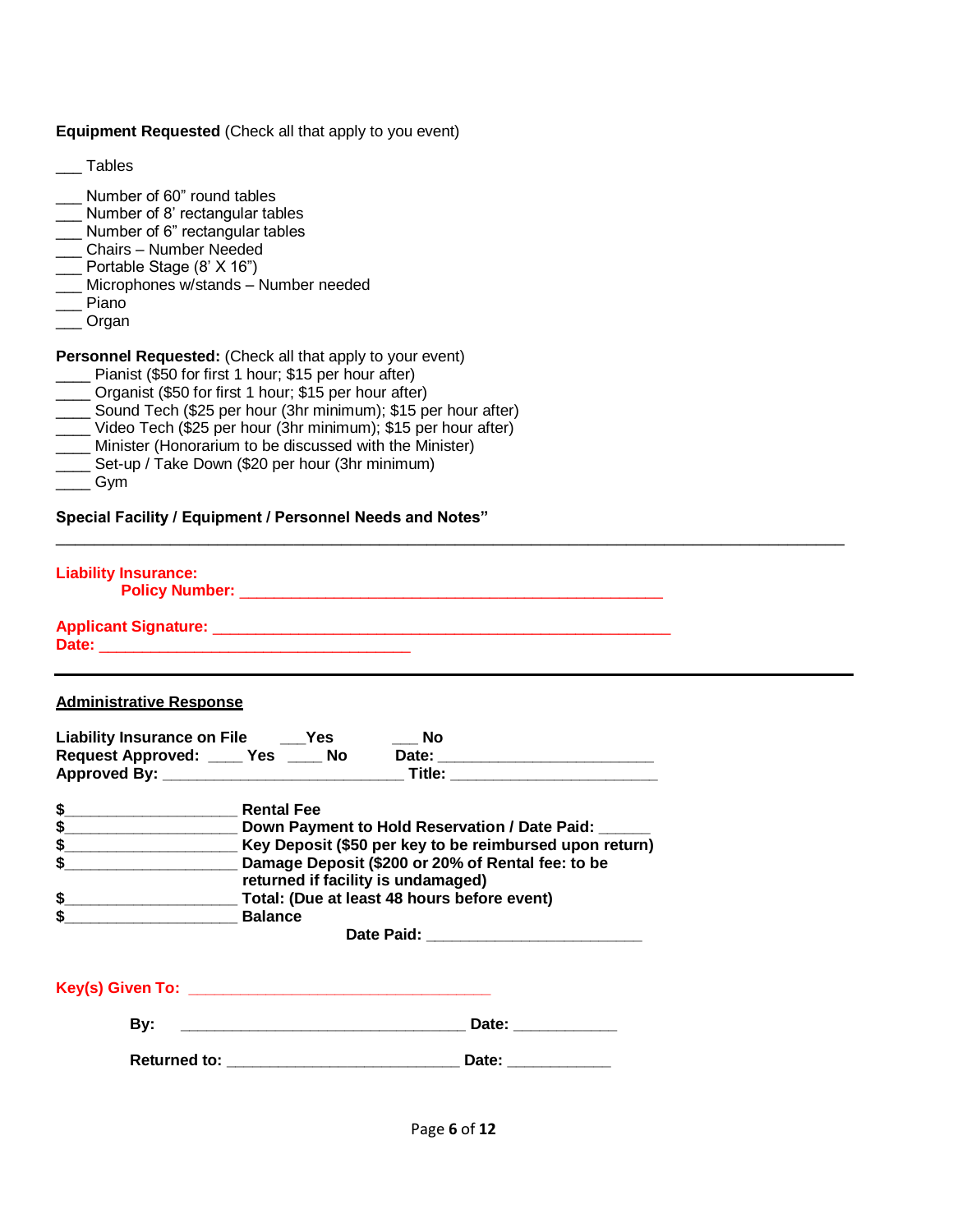## **Liability Release and Waiver Agreement**

\_\_\_\_\_\_\_\_\_\_\_\_\_\_\_\_\_\_\_\_\_\_\_\_\_\_\_\_\_\_\_\_\_\_\_\_\_\_\_\_\_\_\_ ("User") has been authorized to use certain facilities and associated equipment, furniture, fixtures, and amenities ("facilities") as detailed in the \_\_*Building Use Statement\_\_* or itemized below, at Clear Lake Church of the Nazarene ("CLCN"). User understands and agrees that CLCN, its Pastors, administrators, board members employees or agents (collectively, "indemnitees"), are not responsible or liable for any injury or damage caused to User, their guests, invitees, or their respective property.

User understands and agrees that in consideration of being authorized to use CLCN facilities, User hereby personally assumes any and all risks involved in connection with any activities undertaken at CLCN. User releases forever the aforementioned Indemnitees from any harm, injury, or damage that may occur to Indemnitees, including any and all risks connected therewith, whether foreseen or unforeseen, including any risks created an/or harm caused by any negligent act (excluding gross negligence or reckless behavior) or acts of any or all of the above mentioned parties. Furthermore, User holds harmless the Indemnitees from any claim by User, its representatives, or their assigns, arising out of User's use of CLCN facilities.

User further agrees to pay for or reimburse CLCN for any and all damages or repairs to the facilities and/or equipment arising out of User's use of CLCN facilities.

User further understands and agrees that the representations contained herein are made for the purposes of inducing CLCN to provide User access to CLCN facilities. The terms herein are contractual, and that they are not a mere recital or simply for informational purposes. User has read, understood and fully been informed of the contents of the Building Use Statement and the Building Use Request Forms and agreement.

| <b>Facilities Used:</b> |  |
|-------------------------|--|
|-------------------------|--|

Date(s) of Use: \_\_\_\_\_\_\_\_\_\_\_\_\_\_\_\_\_\_\_\_\_\_\_\_\_\_\_

Signed By: \_\_\_\_\_\_\_\_\_\_\_\_\_\_\_\_\_\_\_\_\_\_\_\_\_\_\_\_\_\_\_\_\_\_\_\_\_\_\_\_\_ Date: \_\_\_\_\_\_\_\_\_\_\_\_\_\_\_\_

Printed Name: \_\_\_\_\_\_\_\_\_\_\_\_\_\_\_\_\_\_\_\_\_\_\_\_\_\_\_\_\_\_\_\_\_\_\_\_\_\_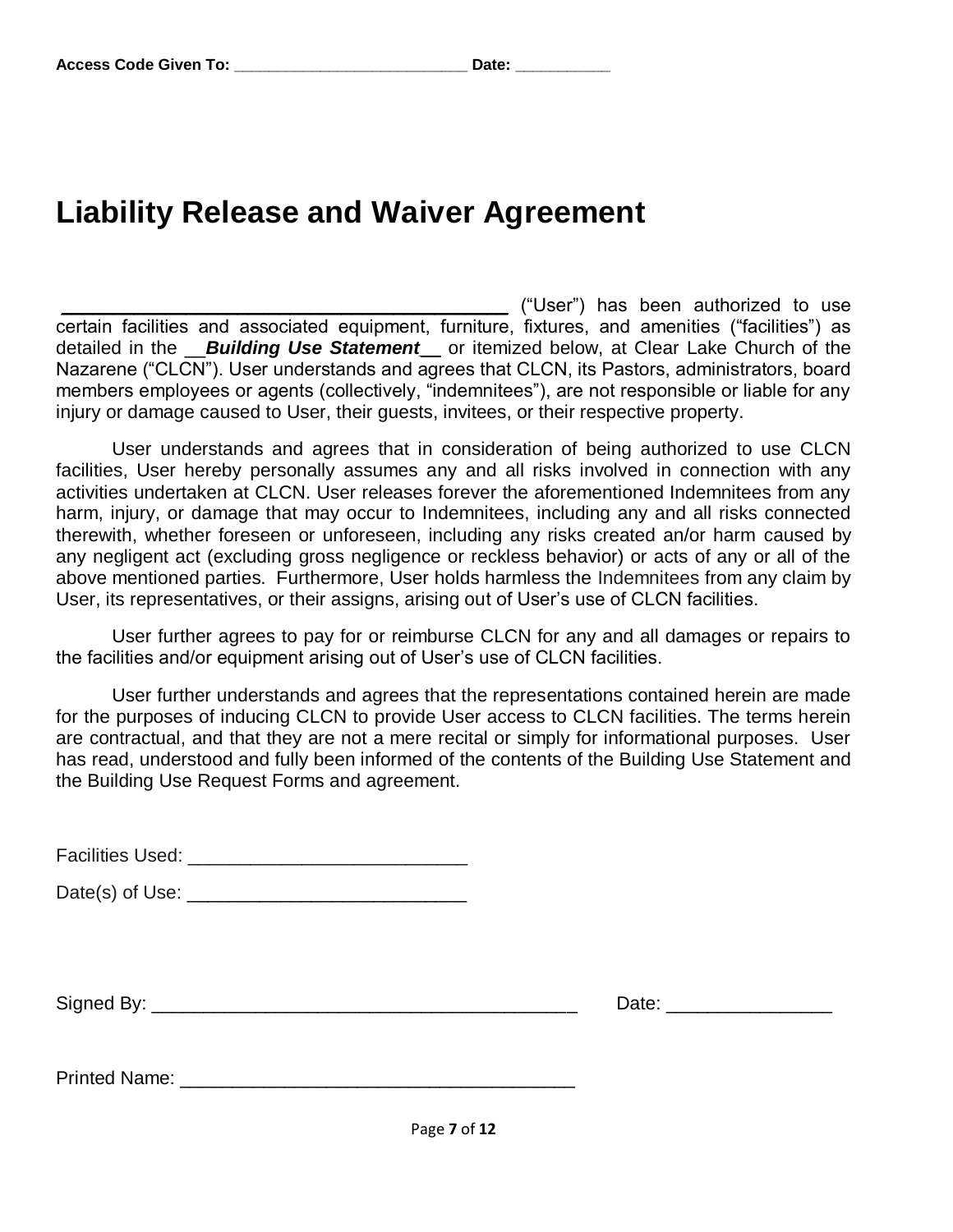14310 Galveston Road, Webster, TX 77598

(281) 486-9581

Email: [Staff@clearlakenazarene.org](mailto:Staff@clearlakenazarene.org)

## **Member Kitchen Use Policy**

The church kitchen/activity center and equipment may be made available, for use by church members, for personal use, non-business activities that are in accordance with Christian values (i.e., Christian weddings, birthday parties, etc.)

The kitchen must be kept clean and neat at all times, and returned to that condition after each use. In an effort to keep the kitchen in the best possible condition and to make sure it is always fully prepared for each use, you must adhere to the following policy.

- 1. Scheduling:
	- 1.1 Members must contact the church Facilities manager to reserve the kitchen. The Facilities Manager shall record the event on the church calendar.
	- 1.2 During a church function and if services are in progress in the activity center, where possible the kitchen should remain unoccupied, doors to the kitchen closed and quiet during such service. During this time the side kitchen doorway will be used.
- 2. General Guidelines:
	- 2.1 Contact the Facilities Manager if you wish to use any table cloths. Any cloth items used must be cleaned and returned to their proper place. This includes dish cloths, towels, and pot holders
	- 2.2 Any condiments used such as, margarine, salad dressings, etc. in the refrigerator or coffee, tea, or drink mixes are to be replaced by the next church service. If any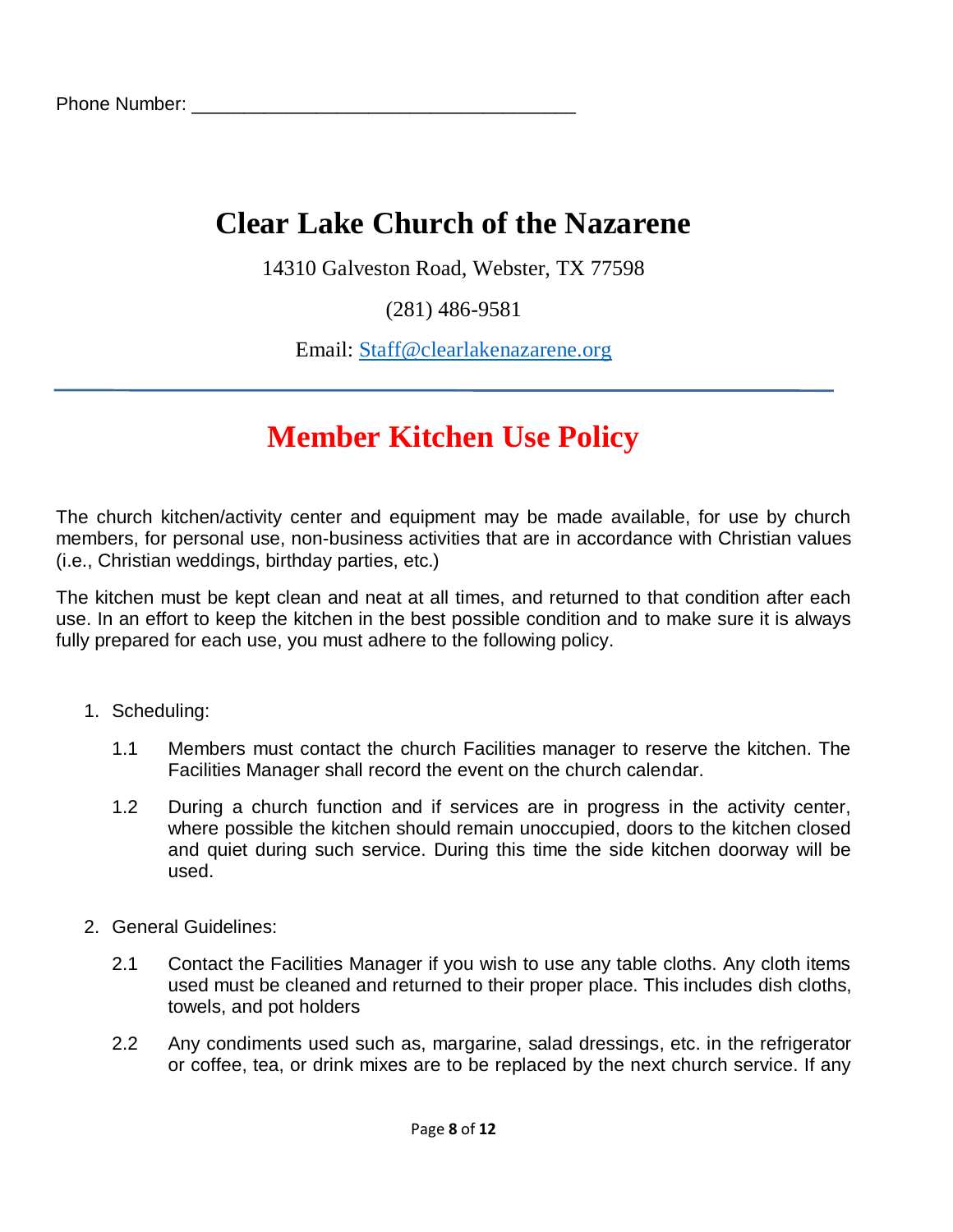items were purchased, submit a receipt to the treasure accompanied by a copy of the signed reservation form.

- 2.3 If using the stove, griddle and/or the ovens, the exhaust hood must be turned on.
- 2.4 Any dishes brought in for pot lucks, showers, funerals, etc., they must be taken home or returned to the owner. Do not leave any items in the kitchen. Do not leave leftovers in the refrigerator or freezer.
- 2.5 All CLCN dishes, pans or pots, serving utensils used are to be washed dried and put in their proper place.
- 2.6 Coffee pots must be cleaned and used filters thrown away. The stove and ovens must be cleaned of any spills. If the griddle is used it must be seasoned after cleaning with vegetable oil. Empty the grease trap and wipe clean. Do not pour grease down the sink drain. Place all grease in a trash receptacle.
- 2.7 Counters and sinks must be cleaned and clear of any items. Tables are to be wiped and dried.
- 2.8 The kitchen floor must be cleaned of any spills, and then swept. Also sweep the floor of the activity center.
- 2.9 Empty all trash receptacles and take all trash to the dumpster.
- 2.10 Before you leave, be sure to turn off all lights, exhaust hood, and appliances. Do not turn off the refrigerator or freezer. When everyone has left the building, lock the kitchen doors, set the alarm and lock the Activity Center main entrance.

#### 3. Damage:

- 3.1 Any damage, missing items or non-functioning equipment or lighting should be reported to the Facilities Manager.
- 3.2 It is the responsibility of the "User" to replace any equipment, dishes, pans, etc. broken during usage. Other expenses occurred as a result of the damage will be charged to the user.

Thank you for your cooperation and helping us to maintain this facility. Everyone benefits and enjoys a premier facility.

## **NOTE: No Signature needed if not being used.**

User (signed): \_\_\_\_\_\_\_\_\_\_\_\_\_\_\_\_\_\_\_\_\_\_\_\_\_\_\_\_\_\_\_\_\_\_\_\_\_\_\_\_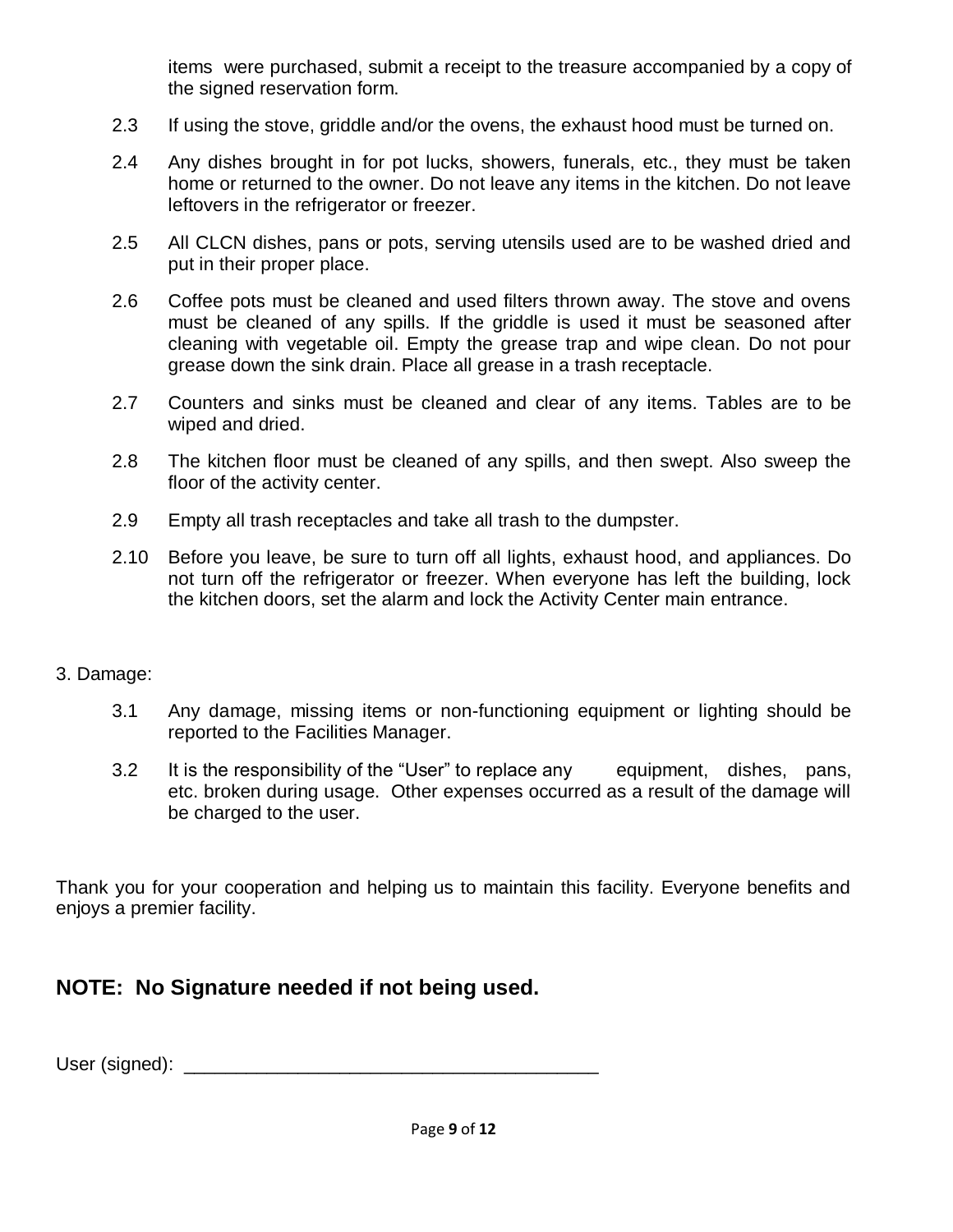14310 Galveston Road, Webster, TX 77598

## (281) 486-9581

Email: [Staff@clearlakenazarene.org](mailto:Staff@clearlakenazarene.org)

## **Non Member Kitchen Use Policy**

The church kitchen/activity center and equipment may be made available, for use by church members or the general public, for personal use, non-business activities that are in accordance with Christian values (i.e., Christian weddings, birthday parties, etc.)

Kitchen/activity center use will be scheduled through the church office and the Building Coordinator. The Building Use Statement for facility use, one time, weekly, or monthly must be completed and signed to process. Processing of the application may take up to 30 days.

The kitchen must be kept clean and neat at all times, and returned to that condition after each use. In an effort to keep the kitchen in the best possible condition and to make sure it is always fully prepared for each use, you must adhere to the following policy.

- 1. Scheduling:
	- 1.1 Contact the Church Office to obtain a copy of the Building Use Statement and to reserve the Kitchen. The Building Coordinator shall record the event on the church calendar. An Event Leader will be assigned and a moderate damage deposit is required
- 2. General Guidelines:
	- 2.1 Disposable supplies that are in the kitchen are to be used for church functions only. The User will supply all items necessary for their function.
	- 2.2 Contact the Building Coordinator if you wish to use any table cloths, towels, etc. There is a charge required for cleaning.
	- 2.3 Any condiments necessary for your function, such as, margarine, salad dressings, salt & pepper, etc., are to be provided by the user.
	- 2.4 If using the stove, griddle and/or the ovens, the exhaust hood must be turned on.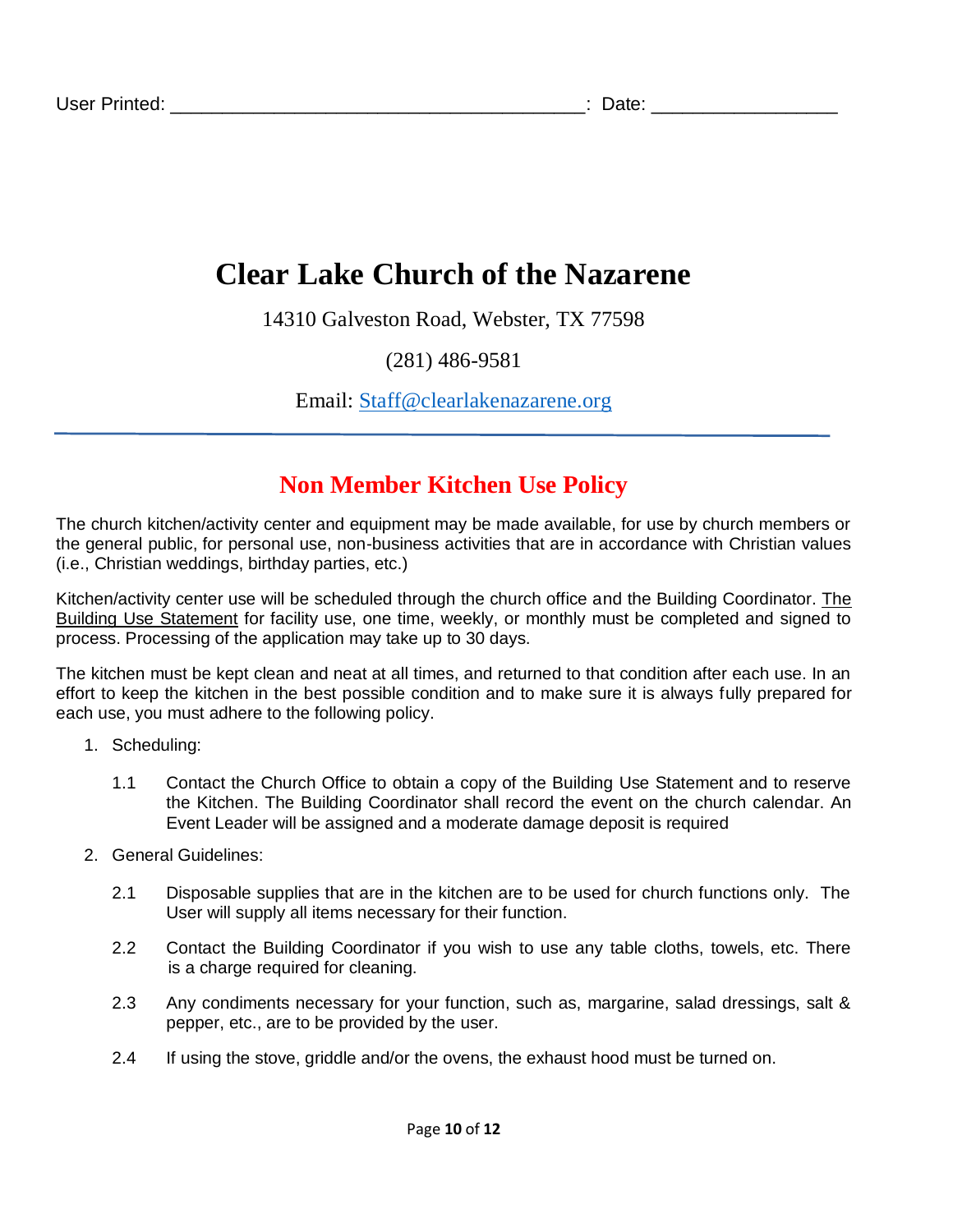- 2.5 Any dishes brought in for pot lucks, showers, funerals, etc., they must be taken home or returned to the owner. Do not leave any items in the kitchen. Do not leave leftovers in the refrigerator or freezer.
- 2.6 All CLCN dishes, pans or pots, serving utensils used are to be washed dried and put in their proper place.
- 2.7 Coffee pots must be cleaned and used filters thrown away. The stove and ovens must be cleaned of any spills. If the griddle is used it must be seasoned after cleaning with vegetable oil. Empty the grease trap and wipe clean. Do not pour grease down the sink drain. Place all grease in a trash receptacle.
- 2.8 Counters and sinks must be cleaned and clear of any items. Tables are to be wiped and dried.
- 2.9 The kitchen floor must be cleaned of any spills, and then swept. Also sweep the floor of the activity center. Cleaning implements may be found in a closet located in the Men's room. A list of cleaning supplies and locations of each item is posted in the kitchen,
- 2.10 Empty all trash receptacles and take all trash to the dumpster. Replace trash receptacle liners.
- 2.11 Before you leave, be sure to turn off all lights, exhaust hood, and appliances. Do not turn off the refrigerator or freezer. When the Event Monitor verifies that everyone has left the building, the monitor will lock the kitchen doors, set the alarm and lock the Activity Center main entrance.
- 3. Damage:
	- 3.1 Any damage, missing items or non-functioning equipment or lighting should be reported to the Event Leader. Any damage noted upon entry should be immediately reported to the Event Leader who will record the damage.
	- 3.2 It is the responsibility of the "User" to replace any equipment, dishes, pans, etc. broken during usage. The damage deposit will be used for this purpose but does not define the limit of responsibility. Other expenses occurred as a result of the damage will be charged to the User.

Thank you for your cooperation and helping us to maintain this facility. Everyone benefits and enjoys a premier facility.

## **NOTE: No Signature needed if not being used.**

User (signed): \_\_\_\_\_\_\_\_\_\_\_\_\_\_\_\_\_\_\_\_\_\_\_\_\_\_\_\_\_\_\_\_\_\_\_\_\_\_\_\_

Name Printed: **Washington**  $\mathbf{Q}$ 

| Date: |  |  |  |  |
|-------|--|--|--|--|
|       |  |  |  |  |